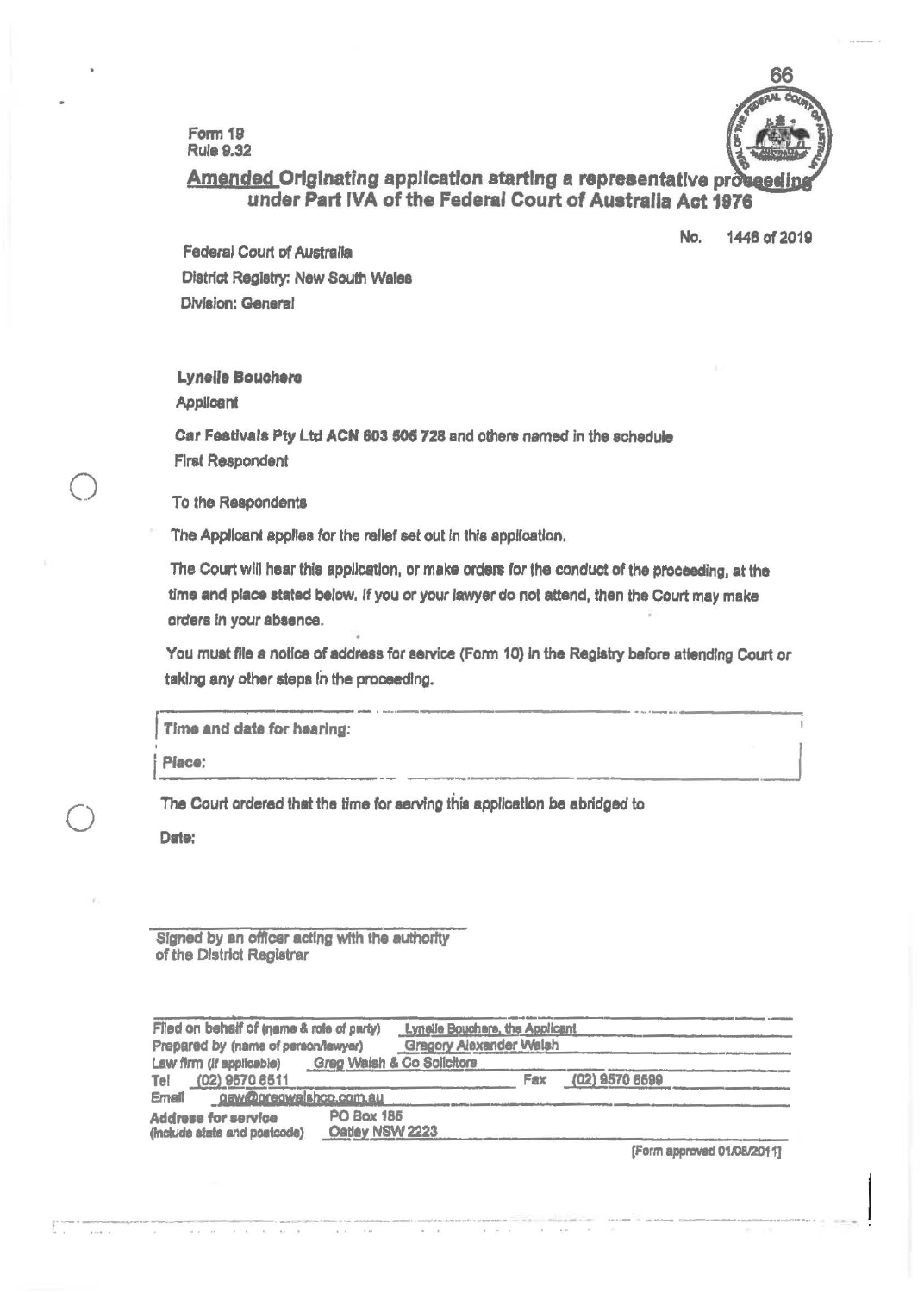

#### Details of claim

On the grounds stated in the accompanying Statement of Claim or other document prescribed by the Rules, the Applicant claims;

- $1.$ An order for loss or damage pursuant to s 236 and/or s 237 of the Australian Consumer Law, Schedule 2 of the Competition and Consumer Act 2010 (Cth) (ACL),
- $2.$ Further or in the alternative, an order for loss or damage pursuant to s 267 of the ACL.
- Such further other orders as the Court thinks fit.  $3.$

### Questions common to claims of group members

The questions of law or fact common to the claims of the group members are:

- 1. Whether the Respondents supplied, In trade or commerce, the Sarvices (as defined in the Statement of Claim) to the Applicant and Group Members.
- $2.$ Whether the Respondents, in supplying the Services to the Applicant and Group Members:
	- (a) Failed to take any or adequate precautions for the safety of the Applicant and Group Members as spectators of the burnout competitions;
	- (b) Failed to take steps to construct a safe barrier between competitors and spactators to prevent inflammable materials dissipating over the spectators at the Spectator Mound:
	- (c) Failed to identify and direct to spectators a safe distance for spectators to observe the burnout competition without exposing spectators to a not insignificant risk of reasonably foreseeable injury;
	- (d) Exposed the Applicant and Group Members to a risk of injury which could have been avoided by reasonable care and akili;
	- (e) Failed to warn the Applicant and Group Members of the dangers to which shefthey were exposed as consumers of the Services when standing on the designated **Speciator Mound;**
	- (f) Falled to observe the Applicant and Group Members were in a position of peril in the elreumstances;
	- (g) Falled to inspect the burnout pad area to ensure that rubber detritus did not acoumulate;
	- (h) Falled to take steps to remove rubber detritus material from the burnout pad area in proximity to spectators;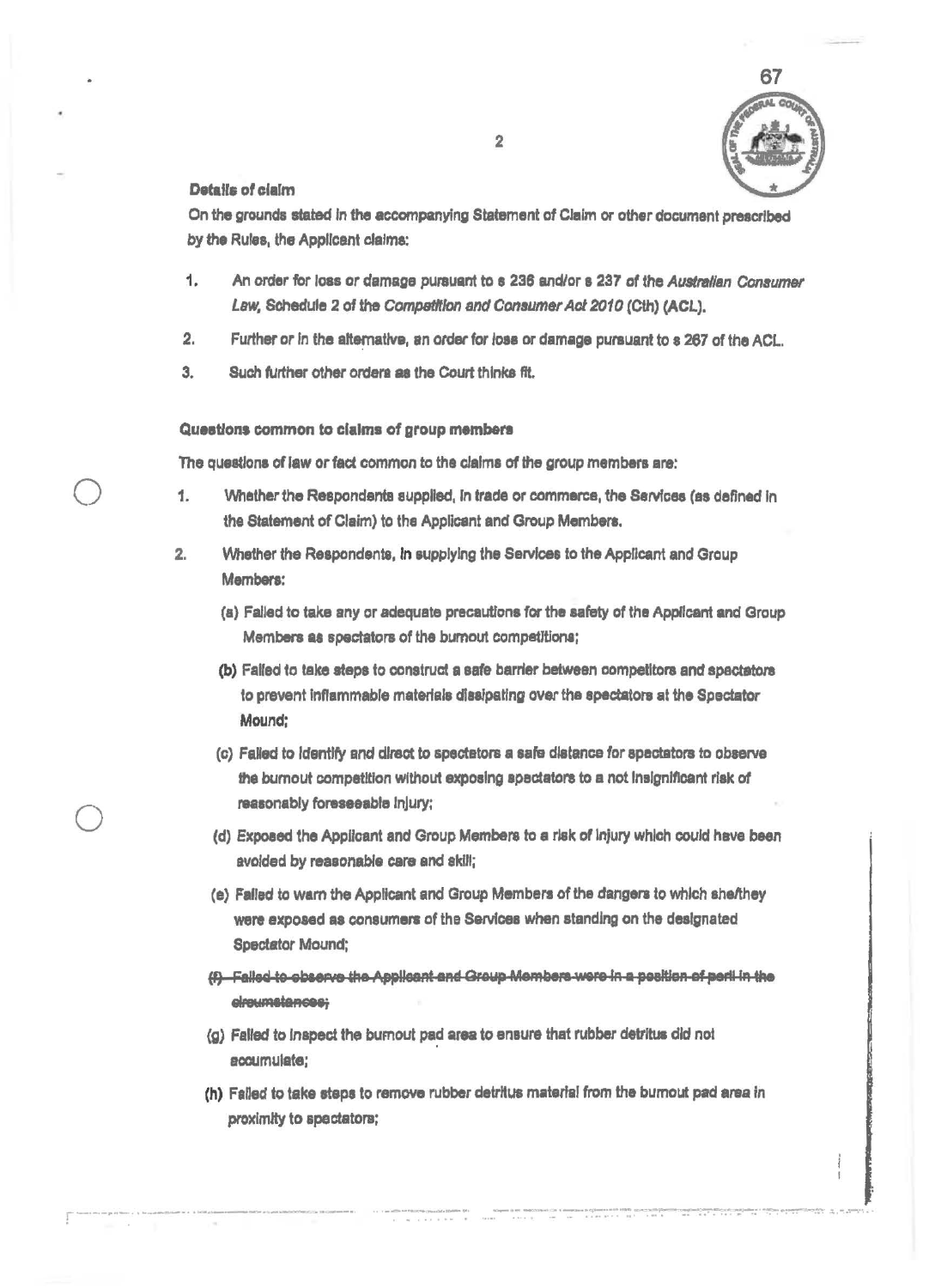

- (i) Falled to keep a proper look out;
- (i) Falled to have adequate and immediate emergency medical services available to deal with burns and fire-related injuries.
- 3. Whether the Respondents guaranteed the Services would be provided to the Applicant and Group Members with due care and skill under s 60 of the ACL.
- 4. Whether the Respondents breached the guarantee of due care and skill.
- Whether the Respondents knew the purpose for which the Applicant and Group Б. Members acquired the Services was for the safe enloyment experience as spectators at a recreational motor vahicle event (Event Purpose).
- 6. Whether the Respondents guaranteed the Services would be fit for the Event Purpose under s 61 of the ACL.
- $\mathcal{L}$ Whether the supply of the Services by the Respondents created an unsafe situation.
- **B.** Whether the Respondents breached the guarantee as to fitness for the Event Purpose.
- Я. Whether the Applicant and Group Members are entitled to recover from the Respondents:
	- (a) Compensation pursuant to a 267 of the ACL; and/or
	- (b) Loss or damage pursuant to s 236 and/or s 237 of the ACL.
- $10.$ Whather the Respondents owed the Applicant and Group Members a duty of care as pleaded at paragraphs 38 and 39 of the Further Amended Statement of Claim.
- Whether the Respondents breached the duty of care as pleaded at paragraph 40 of the 11. Further Amended Statement of Claim.

## Representative action

The Applicant brings this application as a representative party under Part IVA of the Federal Court of Australia Act 1978.

The group members to whom this proceeding relates are:

- (a) consumers (within the meaning of a 3 of the ACL) who purchased tickets from the Respondents to attend the Red CentreNATS event held between 1 and 3 September 2017 at the inland Dragway Alice Springs (Red CentreNATS);
- (b) was a spectator of the burnout competitions at the Red Centre NATS on 3 September 2017; and

 $\mathbf{r}_{\text{eff}}$  and on construction consequents. We have the communities approaches a party mass for the first state of the state of the state of the state of the state of the state of the state of the state of the state of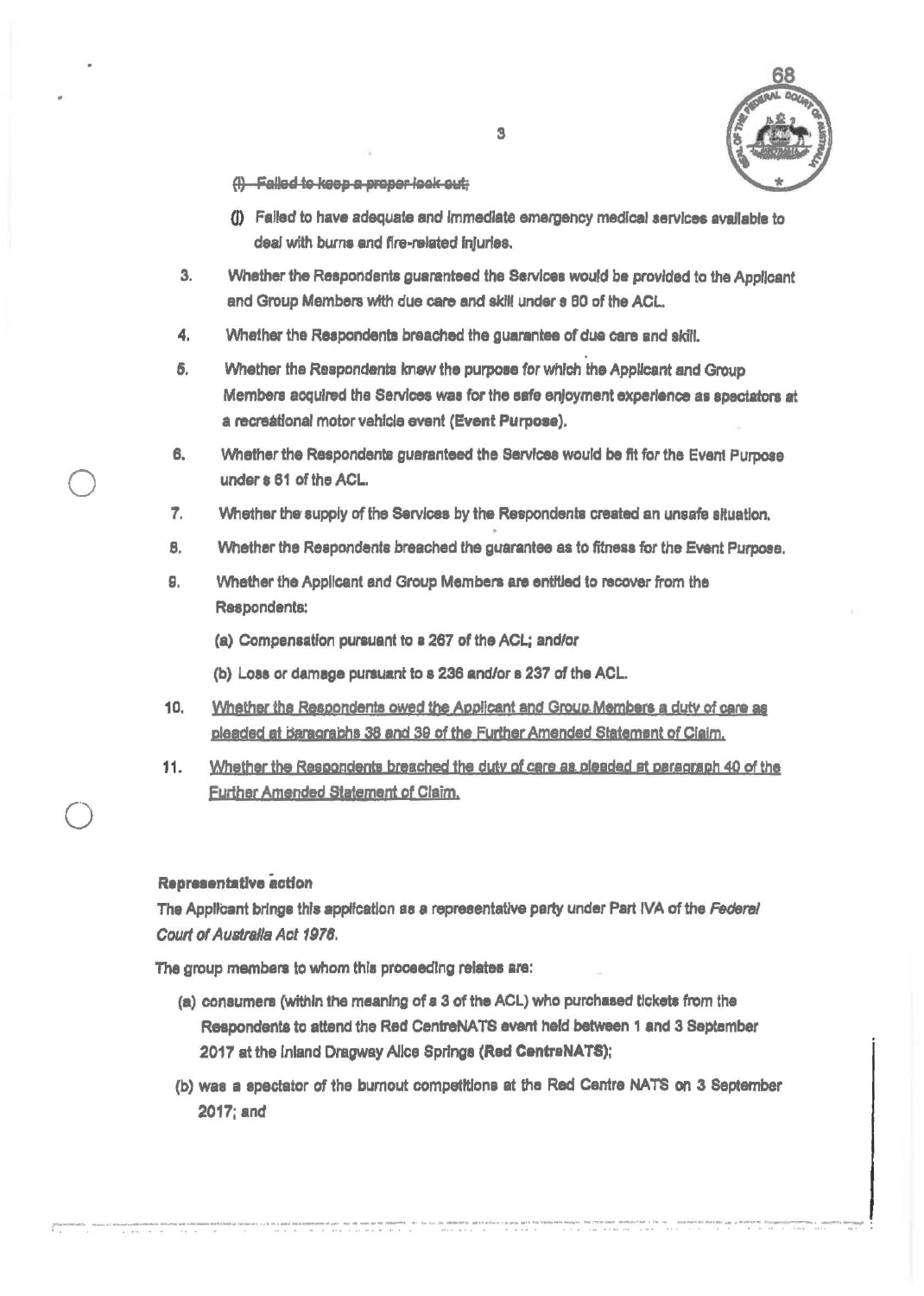- 
- (c) suffered loss or damage as a result of the Incident (as defined in the Statem Claim).

#### Applicant's address

The Applicant's address for service is:

Place: PO Box 185, Oatley 2223

Email: gaw@gregwalsh.com

The Applicant's address 21 Moulden Terrace NORTHERN TERRITORY NT 0830

Service on the Respondent It is intended to serve this application on all Respondents.

Date: 5 November 2020 Signed by Greg Alexander Walsh<br>Layyer for the Applicant